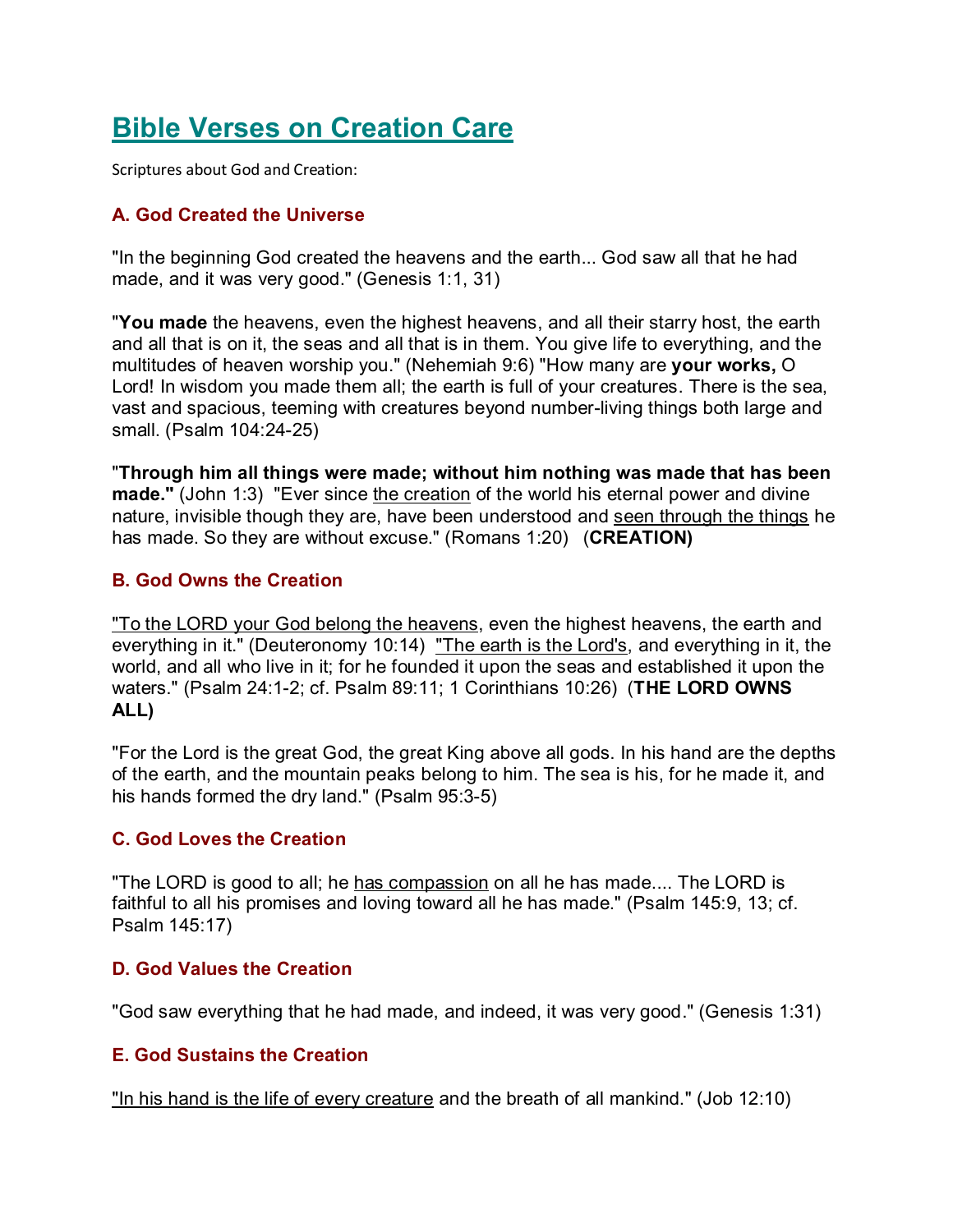"You care for the land and water it; you enrich it abundantly. The streams of God are filled with water to provide the people with grain, for so you have ordained it. You drench its furrows and level its ridges; you soften it with showers and bless its crops. You crown the year with **your bounty,** and your carts overflow with abundance. The grasslands of the desert overflow; the hills are clothed with gladness. The meadows are covered with flocks and the valleys are mantled with grain; they shout for joy and sing." (Psalm 65:9-13)

"He makes springs pour **water** into the ravines; it flows between the mountains. They give water to all the beasts of the field; the wild donkeys quench their thirst. The birds of the air nest by the waters; they sing among the branches. He waters the mountains from his upper chambers; the earth is satisfied by the fruit of his work. He makes grass grow for the cattle, and plants for man to cultivate-bringing forth food from the earth." (Psalm 104:10-14)

## **F. God Redeems the Creation**

**"If my people, who are called by my name, will humble themselves and pray and seek my face and turn from their wicked** ways, then will I hear from heaven and will forgive their sin and will heal their land." (2 Chronicles 7:13-14) (**CONVERSION)**

"When you hide your face, they are terrified; when you take away their breath, they die and return to the dust. When you send your Spirit, they are created, and you renew the face of the earth." (Psalm 104:29-30)

**"The creation waits in eager expectation for the sons of God to be revealed. For the creation was subjected to frustration, not by its own choice, but by the will of the one who subjected it, in hope that the creation itself will be LIBERATED from its bondage to decay and brought into the glorious freedom of the children of God**." (Romans 8:19-21)

# **2. God's Relation with Animals**

#### **A. God's Covenants with Animals**

"I now establish my **COVENANT** with you and with your descendants after you and with every living creature that was with you-the birds, the livestock and all the wild animals, all those that came out of the ark with you-every living creature on earth." (Genesis 9:9- 10) "In that day I will make a **covenant** for them with the beasts of the field and the birds of the air and the creatures that move along the ground. Bow and sword and battle I will abolish from the land, so that all may lie down in safety." (Hosea 2:18)

#### **B. God's Concern for Animals**

"And of every living thing, of all flesh, you shall bring two of every kind into the ark, to keep them alive with you." (Genesis 6:19)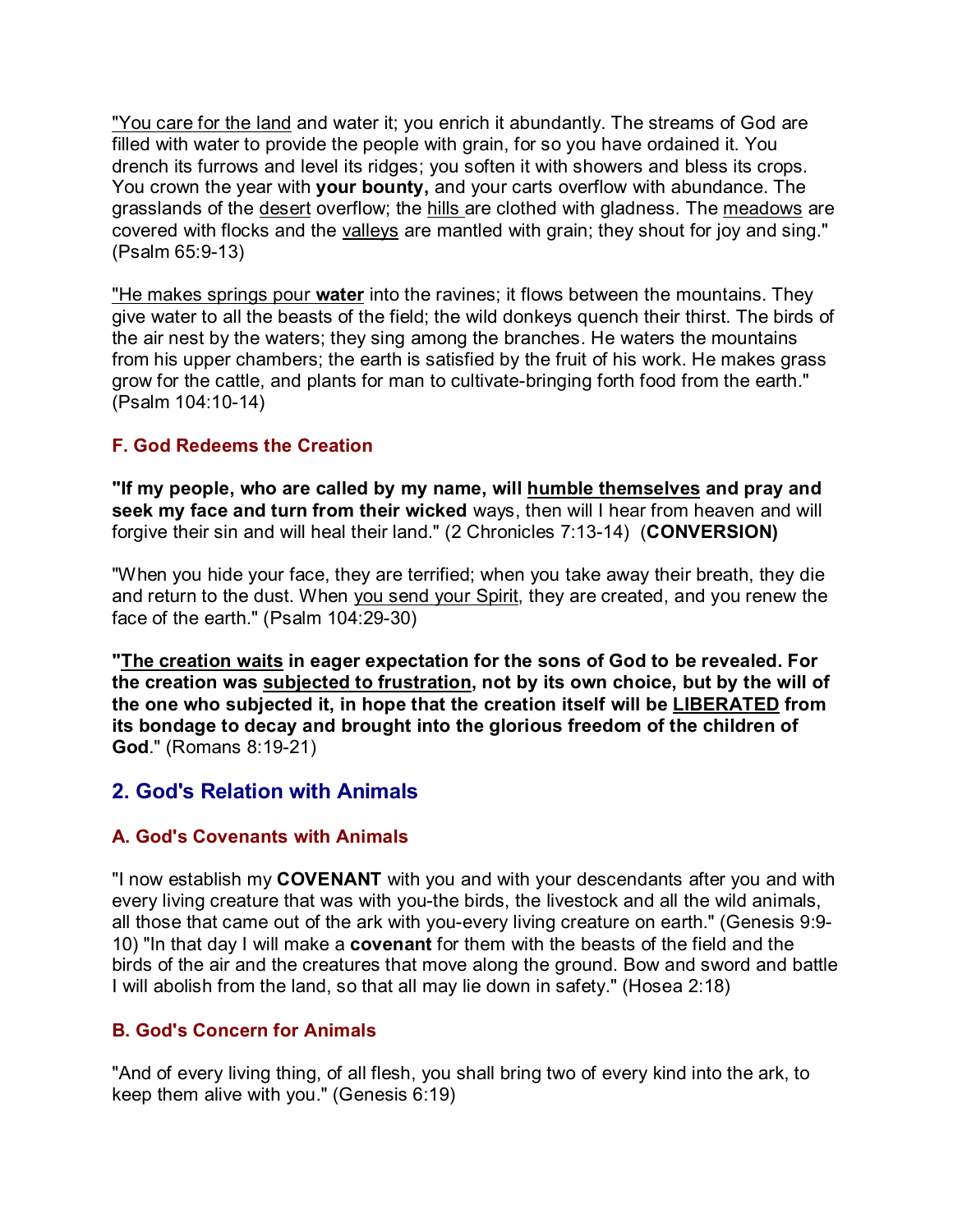**"Are not five sparrows sold for two pennies? Yet not one of them is forgotten in God's sight."** (Luke 12:6; cf. Matthew 10:29) (**GOD'S PROVIDENCE)** in the New Testament.

# **. Humans' Relation with Creation**

# **A. Command to Care for Creation**

"The Lord God took the man and put him in the Garden of Eden to work it and take care of it." (Genesis 2:15)

"You must keep my decrees and my laws**.... And if you DEFILE the land, it will vomit you out as it vomited out the nations that were before you**." (Leviticus 18:26, 28 You shall not **POLLUTE** the land in which you live.... You shall not defile the land in which you live, in which I also dwell; for I the LORD dwell among the Israelites." (Numbers 35:33-34) "I brought you into a plentiful land to eat its fruits and its good things. But when you entered you **DEFILED** my land, and made my heritage an abomination." (Jeremiah 2:7) "You have **polluted** the land with your whoring and wickedness. Therefore the showers have been withheld, and the spring rain has not come." (Jeremiah 3:2-3) **(CONTAMINATION)**

"If you follow my statutes and keep my commandments and observe them faithfully, I will give you your rains in their season, and the land shall yield its produce, and the trees of the field shall yield their fruit." (Leviticus 26:3-4)

"If you besiege a town for a long time, making war against it in order to take it, **you must not destroy its TREES** by wielding an ax against them. Although you may take food from them, you must not cut them down. Are trees in the field human beings that they should come under siege from you?" (Deuteronomy 20:19) (**DEFORESTATION)**

# **B. Humans Have Defiled the Land**

"How long will the land lie parched and the grass in every field be withered? Because those who live in it are wicked, the animals and birds have **PERISHED** ." (Jeremiah 12:4) "It will be made a **wasteland,** parched and desolate before me; the whole land will be laid waste because there is no one who cares." (Jeremiah 12:11) (**EXTINCTIONS)**

"There is no faithfulness, no love, no **acknowledgment of GOD** in the land. There is only cursing, lying and murder, stealing and adultery; they break all bounds, and bloodshed follows bloodshed. Because of this the land mourns, and all who live in it waste away; the beasts of the field and the birds of the air and the fish of the sea are dying." (Hosea 4:1-3)

**"We know that the whole creation has been groaning as in the pains of childbirth right up to the present time**." (Romans 8:22) **(CLIMATE CHANGE** in the New Testament)